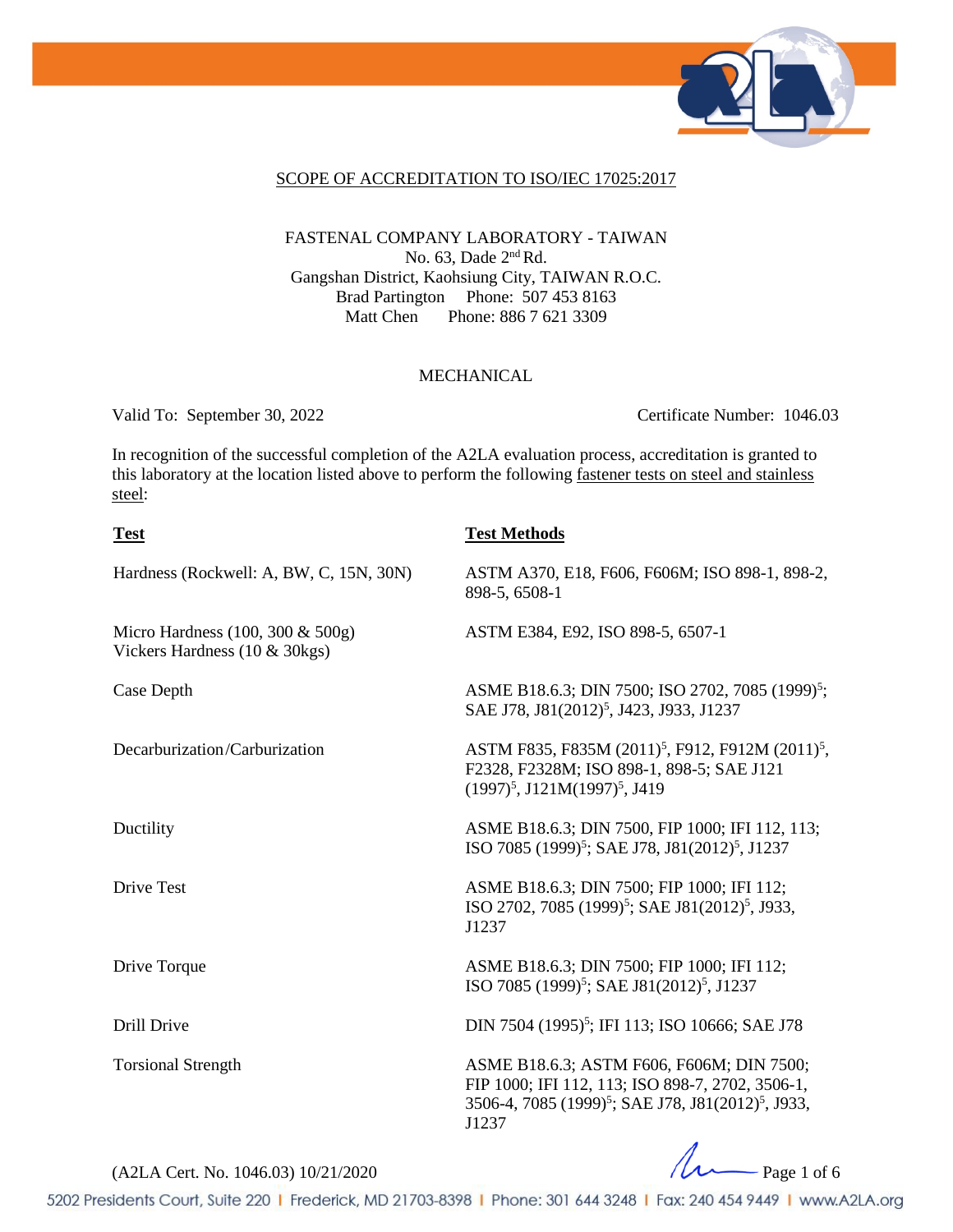## **Test Test Methods**

Twist Test on S/P Lock Washer ASME B18.21.1

Tensile (Axial, Wedge, Tension), Yield Strength, Elongation & Reduction of Area

Proof (Internal / External Threaded) Bolts

Nuts

Coating Thickness (Microscope) ASTM B487

Plating Thickness (Zn/Fe, Ni/Fe) ASTM B568

Hex Socket Strength (Proof Torque) ASTM F880, F880M, F912, F912M (2011)<sup>5</sup>; ISO 898-5, 3506-3

Stress Durability (Hydrogen Embrittlement) ASTM F606, F606M; ASME B18.6.3, B18.21.1; FIP 1000; SAE J78, J81(2012)<sup>5</sup>, J1237

Prevailing Torque ASME B18.16.6; DIN 267-15 (1983)<sup>5</sup>, IFI 100/107; ISO 2320

> ASTM A370 (A3.2, 13.2.1), E8/E8M, F606, F606M (3.4, 3.5, 3.6); DIN 267-11 (1980)<sup>5</sup>; ISO 898-1 (9.1, 9.2, 9.5, 9.7), 3506-1

ASTM A370 (A3.2.1.2), F606, F606M (3.2.3); ISO 898-1 (9.6)

ASTM F606, F606M (4.2), A962; DIN 267-4 (1983), -15 (1983); IFI 100/107; ISO 898-2 (8.1), 2320, 3506-2

Double Shear ASME B18.8.2

Salt Spray ASTM B117; ISO 9227

Discontinuities  $\Delta$ STM  $\Delta$ 574,  $\Delta$ 574M (2012)<sup>5</sup>, F788 (*Exclude Sec. S1*), F812, F912; DIN 267-19  $(1984)^5$ ; ISO 6157-1; 6157-2, 6157-3 (*Exclude Sec. 3.6*); SAE J122 (1998)<sup>5</sup>, J123 (1994) 5 , J1061 (2008)5

(A2LA Cert. No. 1046.03) 10/21/2020 Page 2 of 6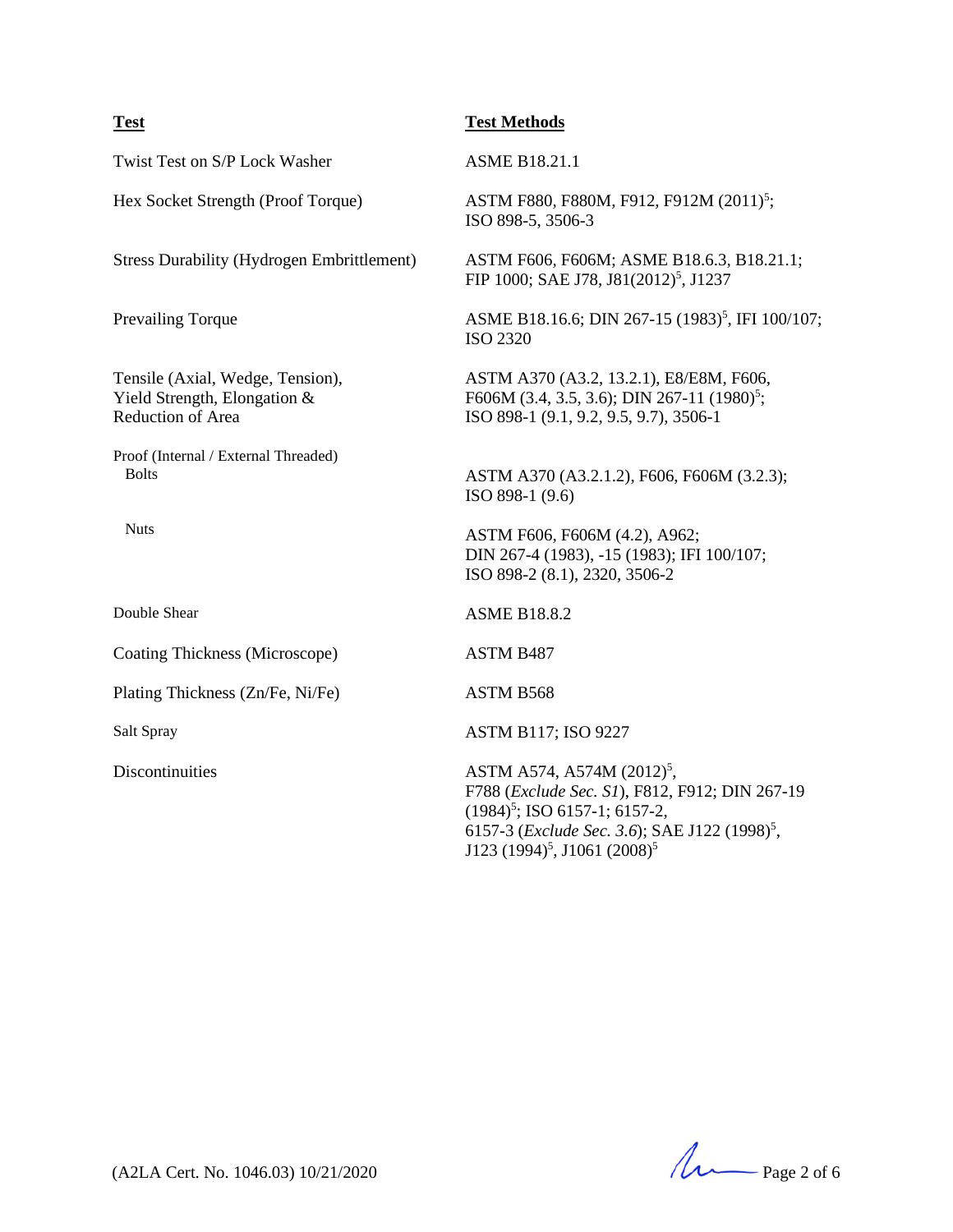## I. Dimensional Testing<sup>2</sup>

| Parameter                    | Range                                               | $CMC3(\pm)$ | Technique/Method                                      |
|------------------------------|-----------------------------------------------------|-------------|-------------------------------------------------------|
| Threads <sup>4</sup>         | #2 to $1-3/4$ in<br>$M2$ to $M36$                   | N/A         | Rings / System 21; ASME B.1.2, B1.3,<br><b>B1.16M</b> |
|                              | #3 to 2-1/4 in<br>M <sub>3</sub> to M <sub>42</sub> |             | Plug gages / System 21; ASME B.1.2,<br>B1.3, B1.16M   |
|                              | $1/8" - 2" NPT$                                     |             | Ring Gages / System 21; ASME<br><b>B1.20.1</b>        |
|                              | $1/8$ " $- 1 - 1/4$ " NPT                           |             | Plug Gages / System 21; ASME<br>B <sub>1.20.1</sub>   |
|                              | $3/4 - 1 - 3/4$ " ACME                              |             | Ring Gages / 2G; ASME B1.5                            |
|                              | $1/8" - 1" NPTF$                                    |             | Ring Gages / Class 1, 2; ASME<br>B1.20.5              |
|                              | $1/8$ " $-1$ " NPTF                                 |             | Plug Gages / Class 1, 2; ASME<br>B1.20.5              |
| -Pitch Diameter <sup>4</sup> | Up to $1$ in                                        | 0.00066 in  | Pitch Micrometer/ ASME B1.1,<br><b>B1.13M</b>         |

 $(A2LA$  Cert. No. 1046.03) 10/21/2020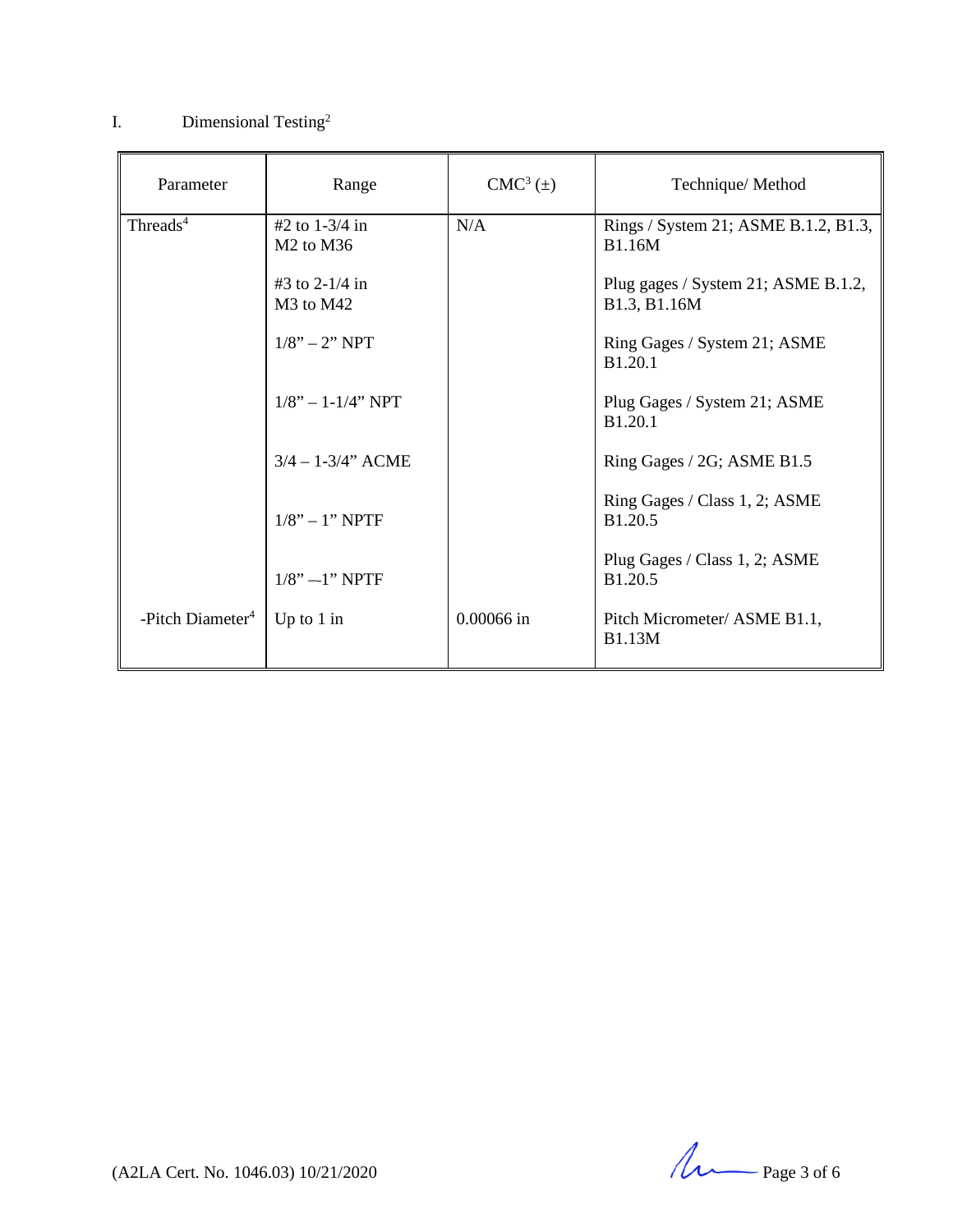| Parameter                               | Range                                                                  | $CMC3(\pm)$                                | Technique/Method                                                 |
|-----------------------------------------|------------------------------------------------------------------------|--------------------------------------------|------------------------------------------------------------------|
| Linear <sup>4</sup> –<br>1 <sub>D</sub> | Up to $2$ in                                                           | 0.00020 in                                 | Outside micrometers / MIL-STD-120<br>(Dec. $1950$ ) <sup>5</sup> |
|                                         | Up to 24 in                                                            | $0.0014$ in                                | Calipers / MIL-STD-120 (Dec. $1950$ ) <sup>5</sup>               |
|                                         | Up to $12$ in                                                          | $0.0016$ in                                | Length gage / MIL-STD-120<br>(Dec. $1950$ ) <sup>5</sup>         |
|                                         | Up to 16 ft                                                            | $0.076$ in                                 | Tape / MIL-STD-120 (Dec. 1950) <sup>5</sup>                      |
| 2D                                      | X axis: Up to 6.2 in<br>Y axis: Up to 3.1in                            | $0.0080$ in<br>$0.0080$ in                 | Optical comparators / MIL-STD-120<br>(Dec. 1950) <sup>5</sup>    |
| 3D                                      | $X$ axis: Up to 11.8 in<br>Yaxis: Up to 7.8 in<br>Z axis: Up to 7.8 in | $0.00046$ in<br>$0.00051$ in<br>0.00086 in | Optical CMM / QA7T-87<br>(Zoomscope)                             |
|                                         |                                                                        |                                            |                                                                  |
| Angle <sup>4</sup>                      | $0^{\circ}$ to 360 $^{\circ}$                                          | $0.59^\circ$                               | Optical comparators / MIL-STD-120<br>(Dec. $1950$ ) <sup>5</sup> |
|                                         | $0^{\circ}$ to 360 $^{\circ}$                                          | $0.59^\circ$                               | Optical CMM / QA7T-87<br>(Zoomscope)                             |
| Radii <sup>4</sup>                      | Up to $0.50$ in                                                        | $0.0029$ in                                | Optical comparators / MIL-STD-120<br>(Dec. $1950$ ) <sup>5</sup> |
|                                         | Up to $3$ in                                                           | 0.00053 in                                 | Optical CMM / QA7T-87<br>(Zoomscope)                             |

 $(A2LA$  Cert. No. 1046.03) 10/21/2020  $\mu$  Page 4 of 6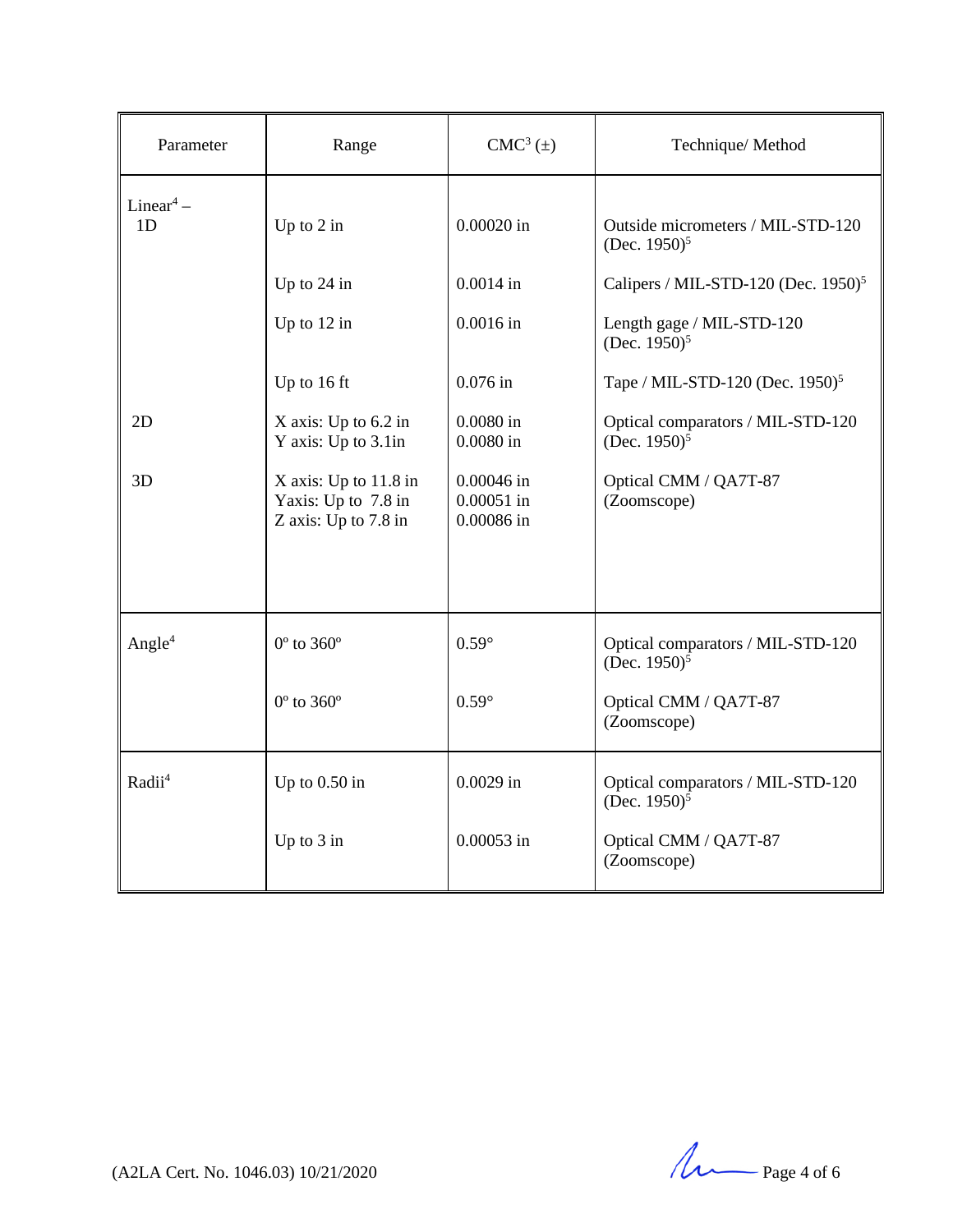| Parameter                                                       | Range                                                                                        | $CMC3(\pm)$ | Technique/Method                                                                                |
|-----------------------------------------------------------------|----------------------------------------------------------------------------------------------|-------------|-------------------------------------------------------------------------------------------------|
| Recesses <sup>4</sup>                                           | Pin<br>Pozi: #1 to #4<br>Phillips: #0 to #4<br>Square: #1 to #4                              | 0.00068 in  | Recess penetration / ASME B18.6.3                                                               |
|                                                                 | Hex Socket:<br>$(0.028 \text{ to } 0.375) \text{ in}$<br>$(1.3 \text{ to } 10.0) \text{ mm}$ |             | Recess penetration /<br>B18.3, B18.3.1.M;<br>DIN 912 (1983) <sup>5</sup>                        |
|                                                                 | 6 Lobe T6 to T55<br>6 Lobe Fallaway T8 to<br>T40                                             |             | Recess penetration / ISO 10664                                                                  |
| Protrusion <sup>4</sup>                                         | $#2$ to 1 in                                                                                 | 0.00079 in  | Protrusion gage / ASME B18.6.3                                                                  |
| Straightness <sup>4</sup>                                       | Up to $1$ in                                                                                 | $0.0019$ in | Straightness gage / ASME B18.2.9;<br><b>IFI 138</b>                                             |
| Spring Pin<br>Gaging <sup>4</sup>                               | $(1/16 \text{ to } 1/2)$ in                                                                  | N/A         | Cylinder ring / ASME B18.8.2                                                                    |
| Slot Width <sup>4</sup>                                         | $M2$ to $M10$<br>#2 to 3/8 in                                                                | N/A         | Slot plug gage / ASME-B18.6.3;<br>FIP 1000                                                      |
| Wobble <sup>4</sup>                                             | Phillips: #1 to $3$ #4<br>Pozi#2<br>Square #2                                                | $1.3^\circ$ | Wobble gage/ ASME B18.6.3                                                                       |
| Concentricity,<br>Perpendicularity,<br>and Run Out <sup>4</sup> | Up to $0.19"$                                                                                | $0.0018$ in | Dial indicator and fixture, Zoomscope/<br>ASME B18.2.1, B18.2.2; ISO 4759;<br><b>ASME Y14.5</b> |

 $(A2LA$  Cert. No. 1046.03) 10/21/2020  $\mu$  Page 5 of 6

\_\_\_\_\_\_\_\_\_\_\_\_\_\_\_\_\_\_\_\_\_\_\_\_\_\_\_\_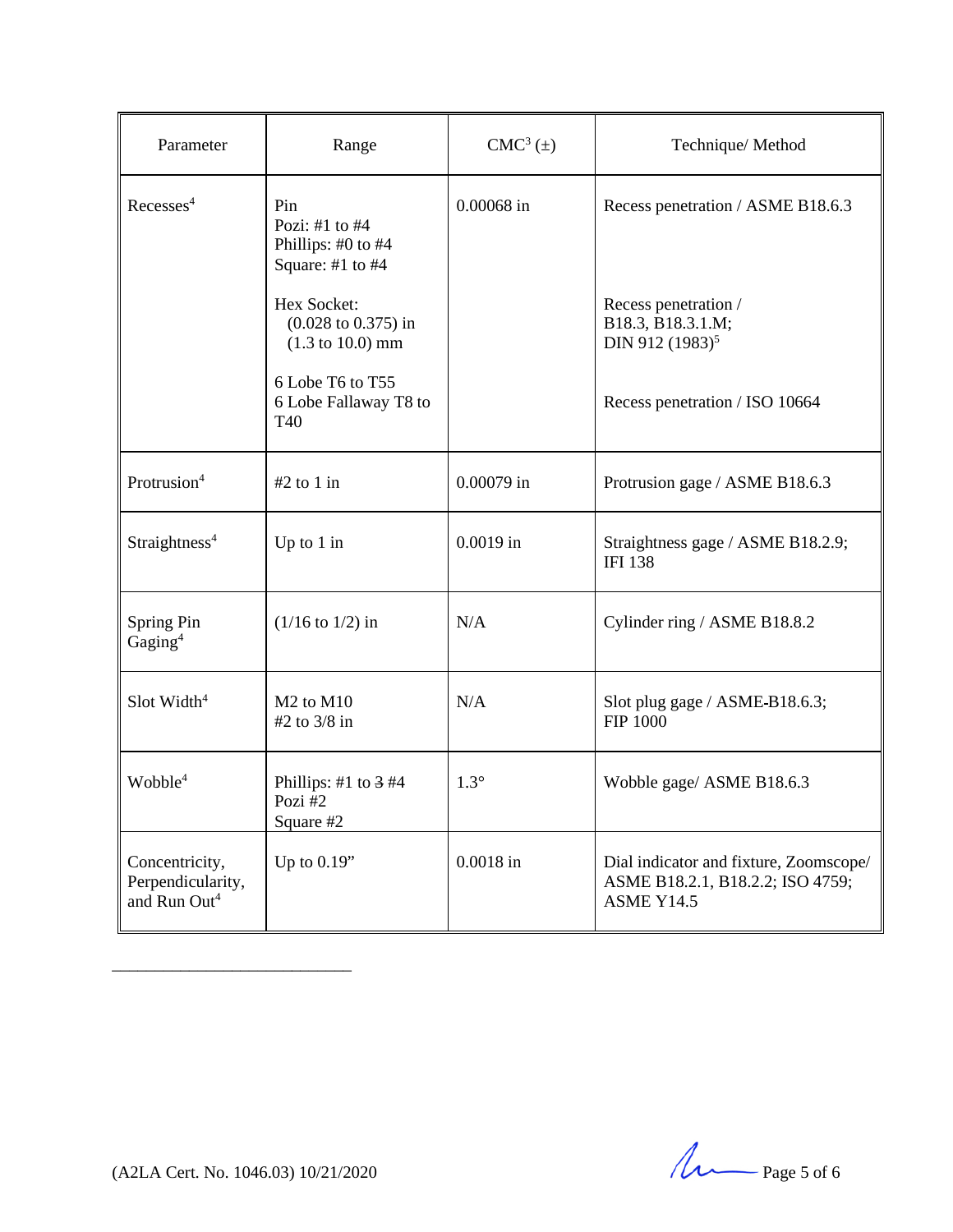<sup>1</sup> Commercial dimensional testing service is sometimes available for this laboratory.

<sup>2</sup> Calibration and Measurement Capability Uncertainty (CMC) is the smallest uncertainty of measurement that a laboratory can achieve within its scope of accreditation when performing more or less routine measurements of nearly ideal measurement standards or nearly ideal measuring equipment. CMCs represent expanded uncertainties expressed at approximately the 95 % level of confidence, usually using a coverage factor of  $k = 2$ . The actual measurement uncertainty of a specific measurement performed by the laboratory may be greater than the CMC due to the behavior of the customer's device and to influences from the circumstances of the specific measurement.

<sup>3</sup> This test is not equivalent to that of a calibration.

<sup>4</sup> This laboratory's scope contains withdrawn or superseded methods. As a clarifier, this indicates that the applicable method itself has been withdrawn or is now considered "historical" and not that the laboratory's accreditation for the method has been withdrawn.

(A2LA Cert. No. 1046.03) 10/21/2020 Page 6 of 6